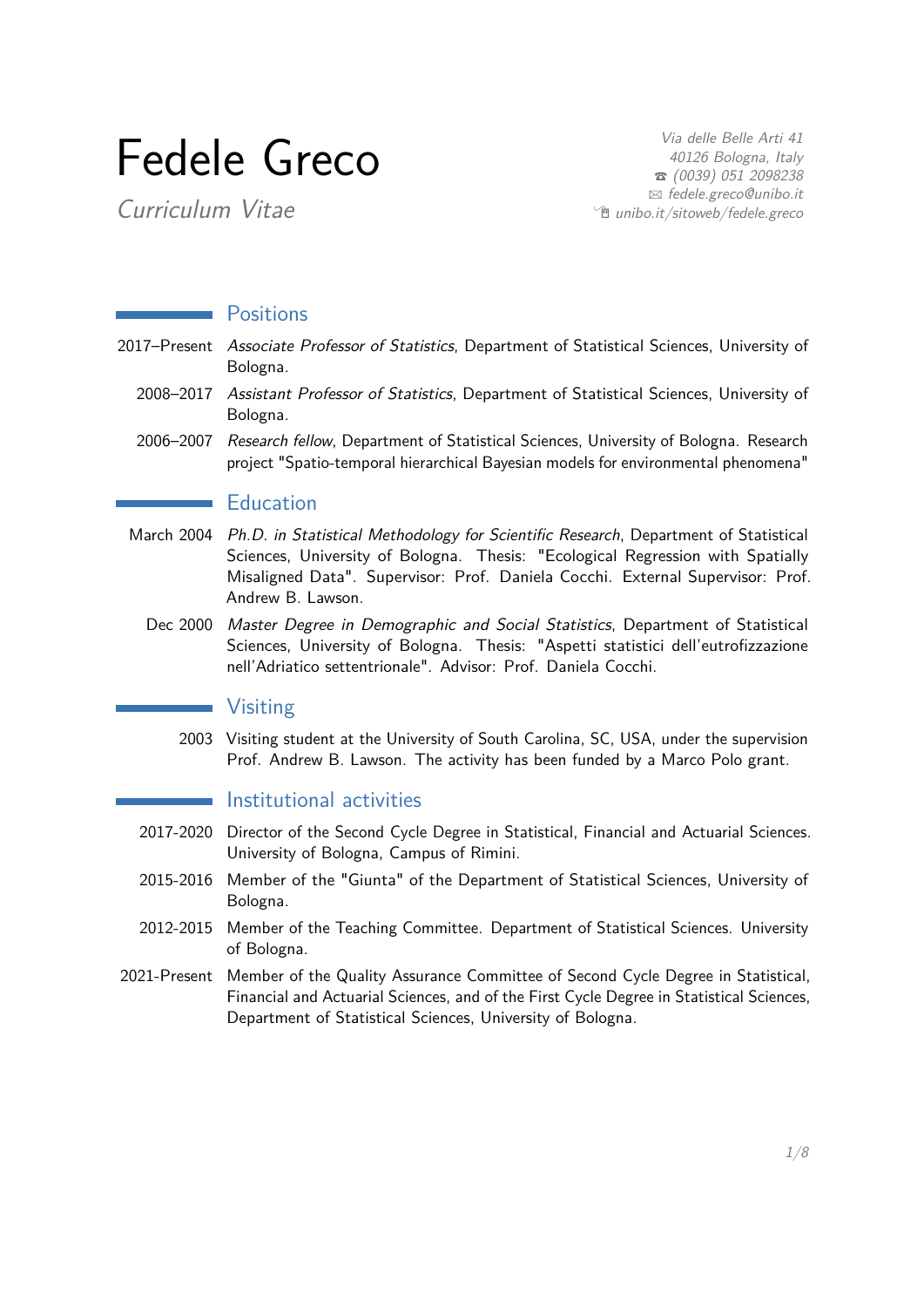#### Supervision of Research Fellows

2014-2015 Supervision of the project "Spatial and Spatio-temporal Bayesian models with changepoint analysis, Research Fellow Linda Altieri.

## Services in Scientific Societies

- 2013–2015 Member of the Scientific Board of the Research Group for Statistical Applications to Environmental Phenomena (GRASPA-SIS).
	- 2022 Member of the Local Committee International Meeting of the Psychometric 2022 (IMPS 2022).
	- 2018 Member of the Scientific Committee 49th Scientific Meeting of the Italian Statistical Society, Palermo, Italy.
	- 2014 Member of the Scientific Committee Joint Meeting METMA VII GRASPA 14, Torino, Italy.
	- 2011 Member of the Local Committee Scientific Meeting of the Italian Statistical Society. Bologna, Italy.
	- 2009 Member of the Local Committee 20th Annual Conference of the International Environmetrics Society, Bologna, Italy.

#### Services in Scientific Journals

2022 Associate Editor of Environmetrics, Wiley.

Referee for the following journals: Environmental and Ecological Statistics, Environmentrics, Journal of the Royal Statistical Society, Series C, Statistica, Journal of Statistical Computation and Simulation, Stochastic Environmental Research and Risk Assessment, Environmental Pollution, Ecological Indicators, Test.

#### Research Grants and Awards

Member of following Firb research group (Futuro in Ricerca, financed by the Italian Ministry of Research):

2012-2016 StEPhI: Statistics for Environmental Phenomena and their Interactions (36 months). PI: Francesca Bruno, University of Bologna.

Member of following PRIN research groups (Progetti di Ricerca di Interesse Nazionale, financed by the Italian Ministry of Research):

- 2017-2021 Environmental processes and human activities: capturing their interactions via statistical methods (EphaStat). PI: Daniela Cocchi.
- 2008-2010 New developments in sampling theory and practice. PI: Prof. Daniela Cocchi, University of Bologna.
- 2006-2007 Methods for collecting and analysing environmental data. Local Coordinator of the Bologna Unit: Prof. Daniela Cocchi. PI: Prof. Lucio Barabesi, University of Siena.
- 2004-2005 Statistical methods for handling complexity and uncertainty in environmental studies. PI: Prof. Daniela Cocchi, University of Bologna.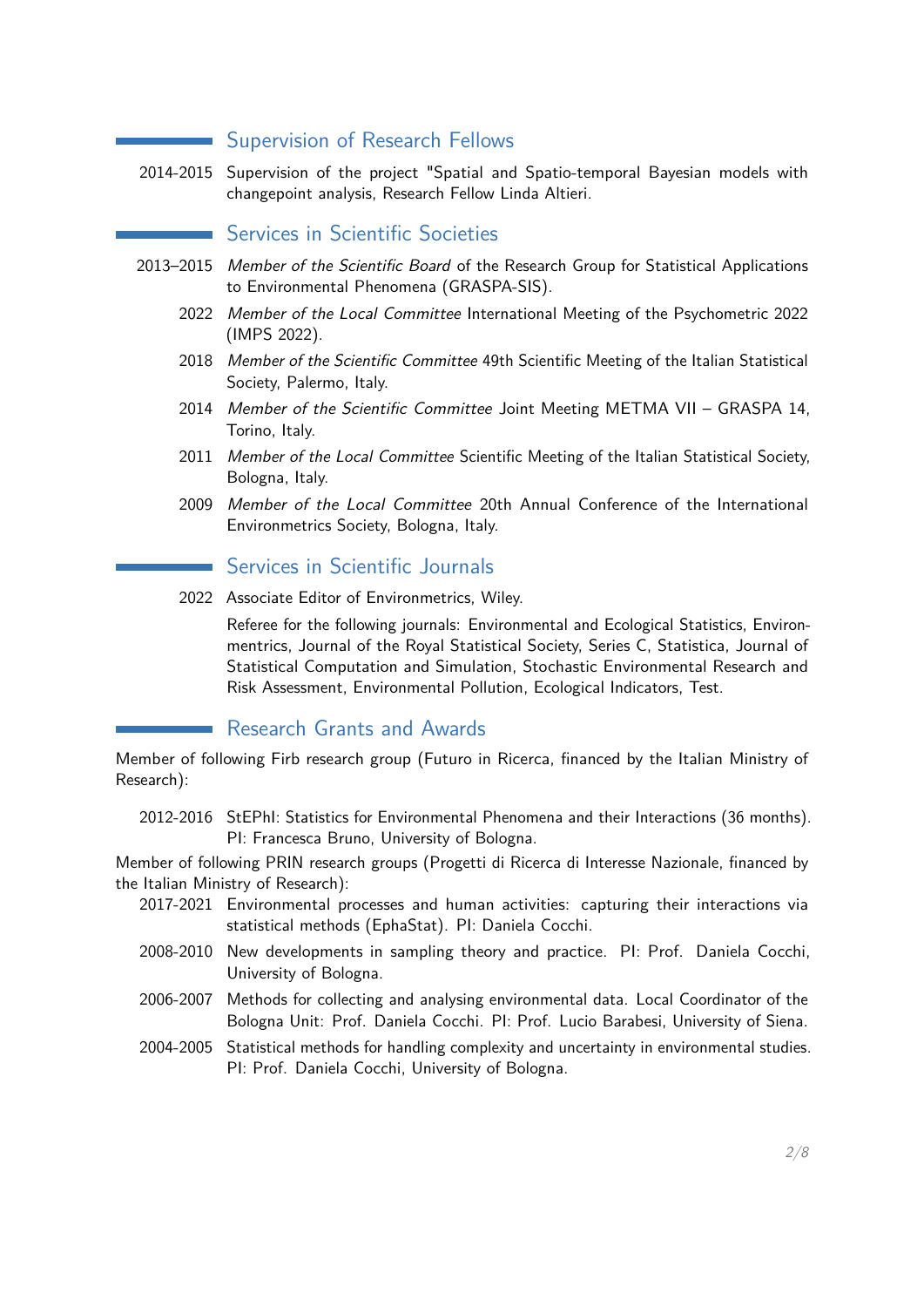2002-2003 Statistics as an aid for environmental decisions: identification, monitoring and evaluation. PI: Prof. Daniela Cocchi, University of Bologna.

Awards:

2004 Winner of the award for the best Ph.D. Thesis in Applied Statistics awarded by the Società Italiana di Statistica.

# Selected Teaching

- 2016-Present Advanced Statistics. Department of Statistical Sciences, University of Bologna, Campus of Rimini. Second Cycle Degree in Statistical, Financial and Actuarial Science
- 2020-Present Inference. Department of Statistical Sciences, University of Bologna, Campus of Rimini. First Cycle Degree in Statistics, Finance and Insurance
- 2018-Present Survey Sampling. Department of Statistical Sciences, University of Bologna, Campus of Rimini. First Cycle Degree in Statistics, Finance and Insurance
- 2013-Present Environmental Statistics. University of Bologna. First Cycle Degree in Statistics
	- 2017-2019 Statistics. Department of Statistical Sciences, University of Bologna, Campus of Rimini. First Cycle Degree in Business Economics
		- 2016 Survey sampling. Department of Statistical Sciences, University of Bologna. First Cycle Degree in Statistics
		- 2015 Time series analysis. Department of Statistical Sciences, University of Bologna. First Cycle Degree in Statistics
		- 2015 Analysis of data. Department of Statistical Sciences, University of Bologna. First Cycle Degree in Statistics
	- 2008-2015 Time series analysis. Department of Statistical Sciences, University of Bologna, Campus of Rimini. First Cycle Degree in Statistics, Finance and Insurance
		- 2011 Statistical Methods for Spatial Data Analysis and Applications, Buenos Aires, Argentina
		- 2009 Survey Sampling, Buenos Aires, Argentina

#### **Publications**

#### Papers in scientific journals

- 2022 A. Gardini, F. Greco, C. Trivisano (2022) The Mellin transform to manage quadratic forms in normal random variables. Journal of Computational and Graphical Statistics, DOI: 10.1080/10618600.2022.2034639.
- 2018 F. Greco, M. Ventrucci, E. Castelli (2018) P-spline smoothing for spatial data collected worldwide. Spatial Statistics, 27, 1-17.
- 2018 F. Greco, C. Trivisano (2018) Comments on: Some recent work on multivariate Gaussian Markov random fields. Test, 27, 549-553.
- 2018 E. Castelli, E. Papandrea, M. Valeri, F. Greco, M. Ventrucci, S. Casadio, B.M. Dinelli (2018) ITCZ trend analysis via Geodesic P-spline smoothing of the AIRWAVE TCWV and cloud frequency datasets. Atmospheric Research, 214, 228-238.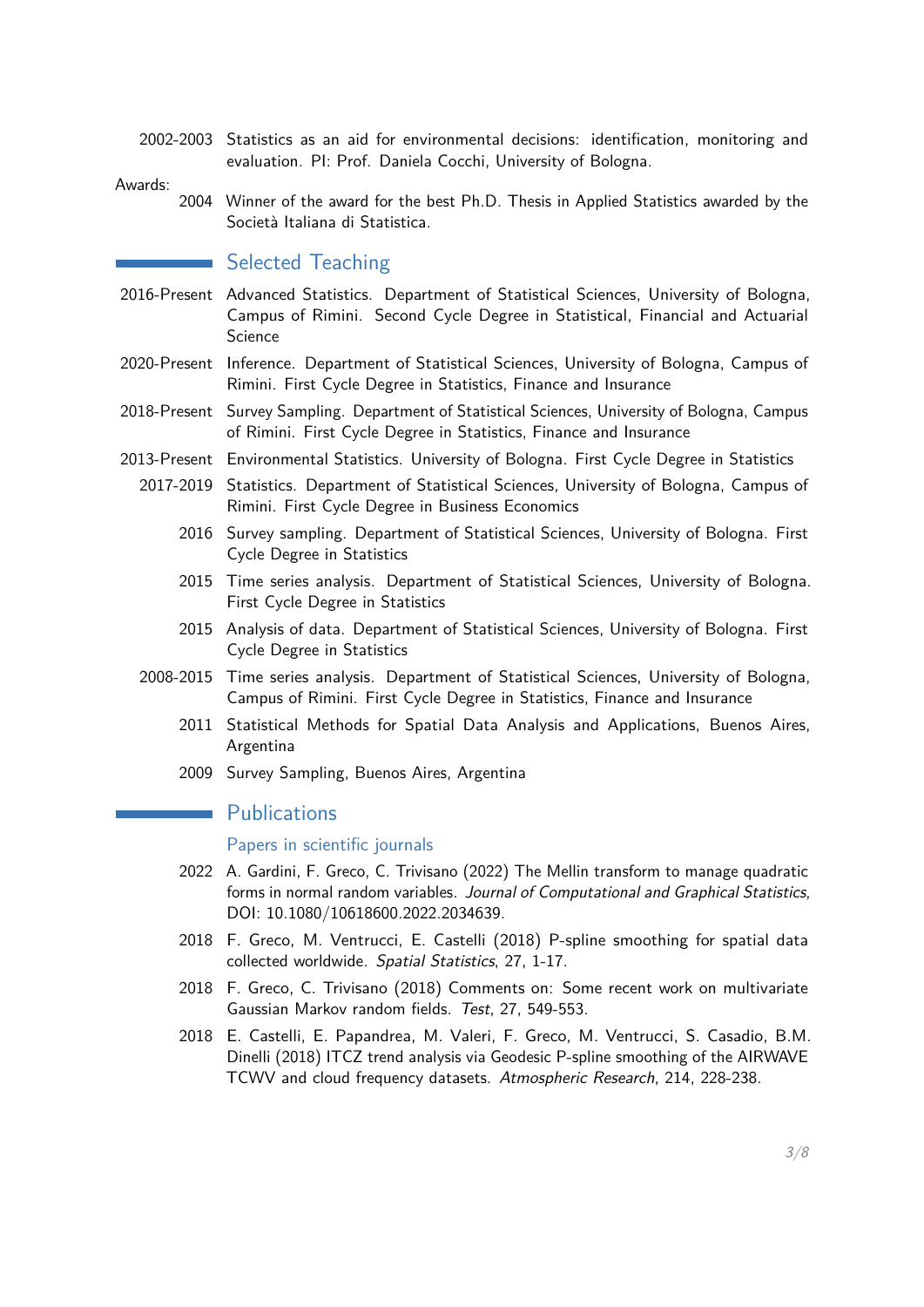- 2018 G. Giannaccare, A. Finzi, S. Sebastiani, F. Greco, P. Versura, E.C. Campos (2018) The Comparative Efficacy and Tolerability of Diclofenac 0.1% and Bromfenac 0.09% Ophthalmic Solutions after Cataract Surgery. Current Eye Research, 43, 1445-1553.
- 2017 S. Albonetti, P. Minardi, F. Trombetti, F. Savigni, A.L. Mordenti, G.M. Baranzoni, C. Trivisano, F. Greco, A. Badiani (2017) In vivo and in vitro effects of selected antioxidants on rabbit meat microbiota. Meat Science, vol. 123, 88-96.
- 2016 F. Greco (2016) Estimation of multi-way tables subject to coherence constraints. Statistica, 76(1), p. 115-125.
- 2016 E. Fabrizi, F. Greco, C. Trivisano (2016) On the specification of prior distributions for variance components in disease mapping models. Statistica, 76(1), 93-111.
- 2016 F. Bruno, M. Cameletti, M. Franco-Villoria, F. Greco, R. Ignaccolo, L. Ippoliti, P. Valentini, M. Ventrucci (2016) A survey on ecological regression for health hazard associated with air pollution. Spatial Statistics, 18, 276-299.
- 2016 L. Altieri, D. Cocchi, F. Greco, J.B. Illian, M. Scott (2016) Bayesian P-splines and advanced computing in R for a changepoint analysis on spatio-temporal point processes. Journal of Statistical Computation and Simulation, 86(13), 2531-2545.
- 2016 F. Bruno, F. Greco, M. Ventrucci (2016) Non-parametric regression on compositional covariates using Bayesian P-splines. Statistical Methods & Applications, 25(1), 75-88.
- 2015 D. Cocchi, F. Greco, F. Scalone (2015) Assessing the evolution of territorial disparities in health. Revstat Statistical Journal, 13(1), 1-20.
- 2015 F. Bruno, F. Greco, M. Ventrucci (2015) Spatio-temporal regression on compositional covariates: modeling vegetation in a gypsum outcrop. Environmental and Ecological Statistics, 22, 445-463.
- 2014 F. Bruno, D. Cocchi, F. Greco, E. Scardovi (2014). Spatial reconstruction of rainfall fields from rain gauge and radar data. Stochastic Environmental Research and Risk Assessment, 28, 1235-1245.
- 2013 A. Zanzotto, M. Gardiman, S. Serra, D. Bellotto, F. Bruno, F. Greco, C. Trivisano (2013). The spatiotemporal spread of esca disease in a Cabernet Sauvignon vineyard: a statistical analysis of field data. Plant Pathology, 62, 1205-1213.
- 2011 A. Mazzocchetti, F. Greco (2011). A spatio-temporal analysis of migration rates in the Emilia-Romagna region. Statistica, 71, 113-124.
- 2011 F. Bruno, D. Cocchi, F. Greco (2011). Clustering compositional data trajectories: the case of particulate matter in the lower troposphere. Environmetrics, 22, 975-984.
- 2010 L. Ferrero, M. G. Perrone, S. Petraccone, G. Sangiorgi, B. S. Ferrini, C. Lo Porto, Z. Lazzati, D. Cocchi, F. Bruno, F. Greco, A. Riccio, E. Bolzacchini (2010). Verticallyresolved particle size distribution within and above the mixing layer over the Milan metropolitan area. Atmospheric Chemistry and Physics, 10, 3915-3932.
- 2009 F. Greco, C. Trivisano (2009). A multivariate CAR model for improving the estimation of relative risks. Statistics in Medicine, 28, 1707-1724.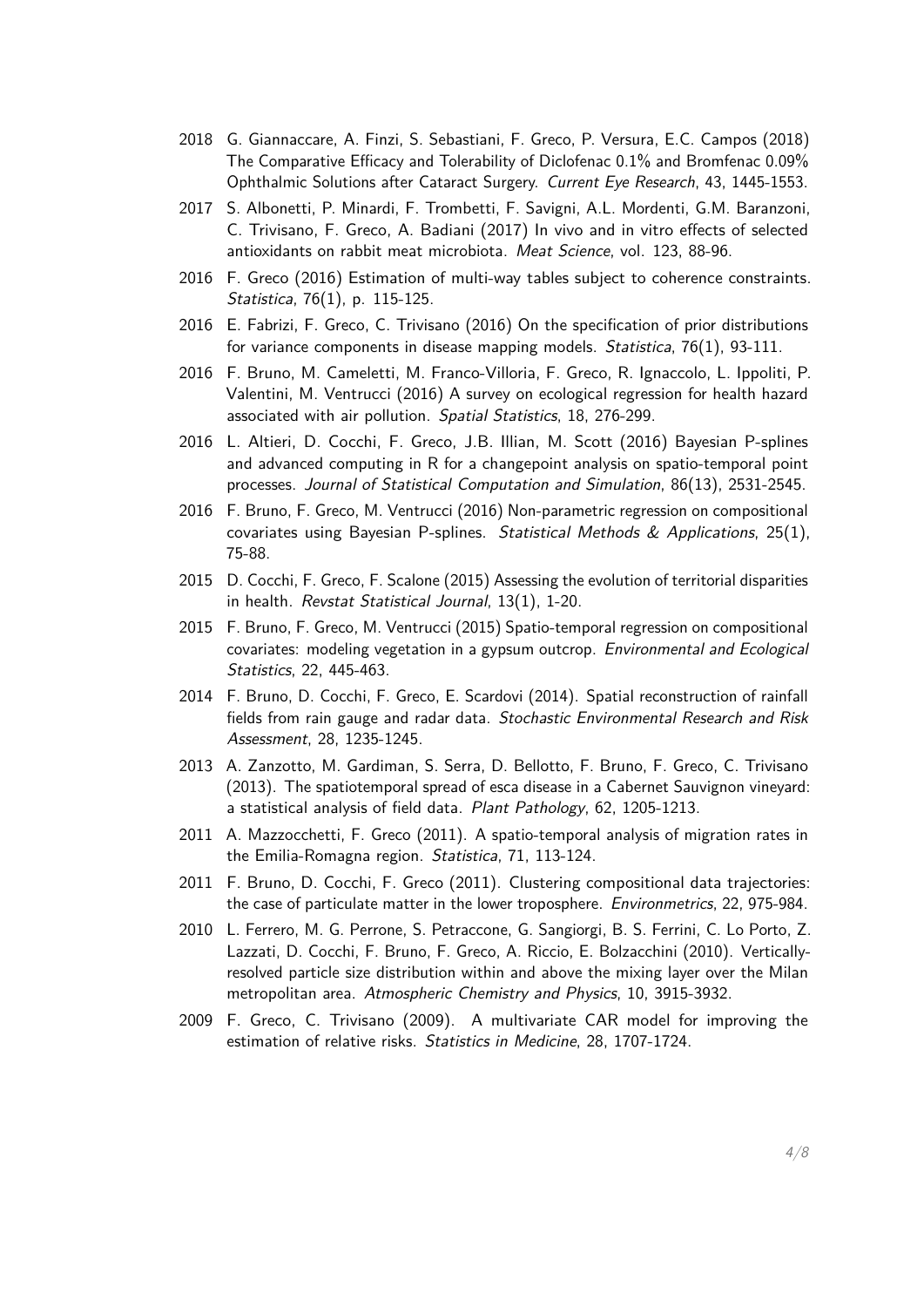- 2009 L. Ferrero, E. Bolzacchini, M. G. Perrone, S. Petraccone, G. Sangiorgi, B. S. Ferrini, C. Lo Porto, Z. Lazzati, D. Cocchi, F. Bruno, F. Greco (2009). The role of mixing layer on changes of particle properties in lower troposphere. Atmospheric Chemistry and Physics Discussion, 9, 16483-16525.
- 2008 F. Greco, C. Trivisano (2008). A bivariate CAR model for improving the estimation of relative risks. Statistica, 3-4, 327-347.
- 2007 D. Cocchi, F. Greco, C. Trivisano (2007). Hierarchical space-time modelling of PM10 pollution. Atmospheric Environment, 41, 532-541.
- 2006 D. Cocchi, F. Greco, C. Trivisano (2006). Displaced calibration of PM10 measurements using spatio-temporal models. Statistica, 66, 127-138.
- 2005 F. Greco, A. B. Lawson, D. Cocchi, T. Temples (2005). Some interpolation estimators in environmental risk assessment for spatially misaligned health data. Environmental and Ecological Statistics, 12, 379-395.

**Proceedings** 

- 2020 F. Fortunato, F. Greco (2020). Small-area statistical estimation of claim risk, in: Book of Short Papers SIS 2020, Pearson, 2022, pp. 702 - 707
- 2020 A. Gardini, F. Greco, C. Trivisano (2020). Priors on precision parameters of IGRMF models. Book of Short Papers SIS 2020, Pearson, 2020, pp. 459 - 464
- 2014 F. Bruno, F. Greco, M. Ventrucci (2014). Regression on compositional covariates: assessing substrate suitability for vegetation. Joint METMAVII and GRASPA14 Workshop. Torino, Italy, September 10-12, 2014. ISSN: 2037-7738.
- 2011 F. Bruno, F. Greco, C. Trivisano (2011). Bayesian model assisted strategies for the 2011 Italian Census. In: Survey research Methods and Applications, Proceedings of the Second ITACOSM Conference, Second ITAlian Conference on Survey Methodology. p. 139-142, PISA:s.n, ISBN: 9788884927729, Pisa, 27 - 29 giugno 2011.
- 2011 C. Mazziotti, M. Benzi, F. Bruno, F. Greco, D. Cocchi, C. Silvestri (2011). Evaluation Tools of Phytoplankton Biodiversity. In: Proceedings of the 58th World Statistics Congress 2011. p. 1, ISBN: 9789073592339, Dublin, 21st-26th August 2011.
- 2011 F. Bruno, D. Cocchi, F. Greco, B. Liseo (2011). From National Indicators to environmental sustainability indices: new challenges. In: Proceedings of the 18th Conference of the European Association of Environmental and Resource Economists (EAERE). p. 1-5, Roma:s.n, Roma, 29 Giugno - 2 Luglio 2011.
- 2011 A. Angeli, F. Greco, A. Mazzocchetti, C. Trivisano (2011). L'insediamento della popolazione in Emilia Romagna: un'analisi spaziale dei trend demografici recenti. In: (a cura di): AISP, Giornate Di Studio Sulla Popolazione Book of abstracts. p. 68-69, Ancona:Giancarlo Ripesi Editore, ISBN: 9788882490942, Ancona, 2-4 febbraio 2011.
- 2011 E. Fabrizi, F. Greco, C. Trivisano (2011). The Generalised Inverse Gaussian Distribution as a Prior for Disease Mapping Models. In: Proceedings of the 7TH Conference on Statistical Computation and Complex Systems. p. 1-6, PADOVA:s. n., ISBN: 9788861297531, Padova, Italy, SEPTEMBER 19-21, 2011.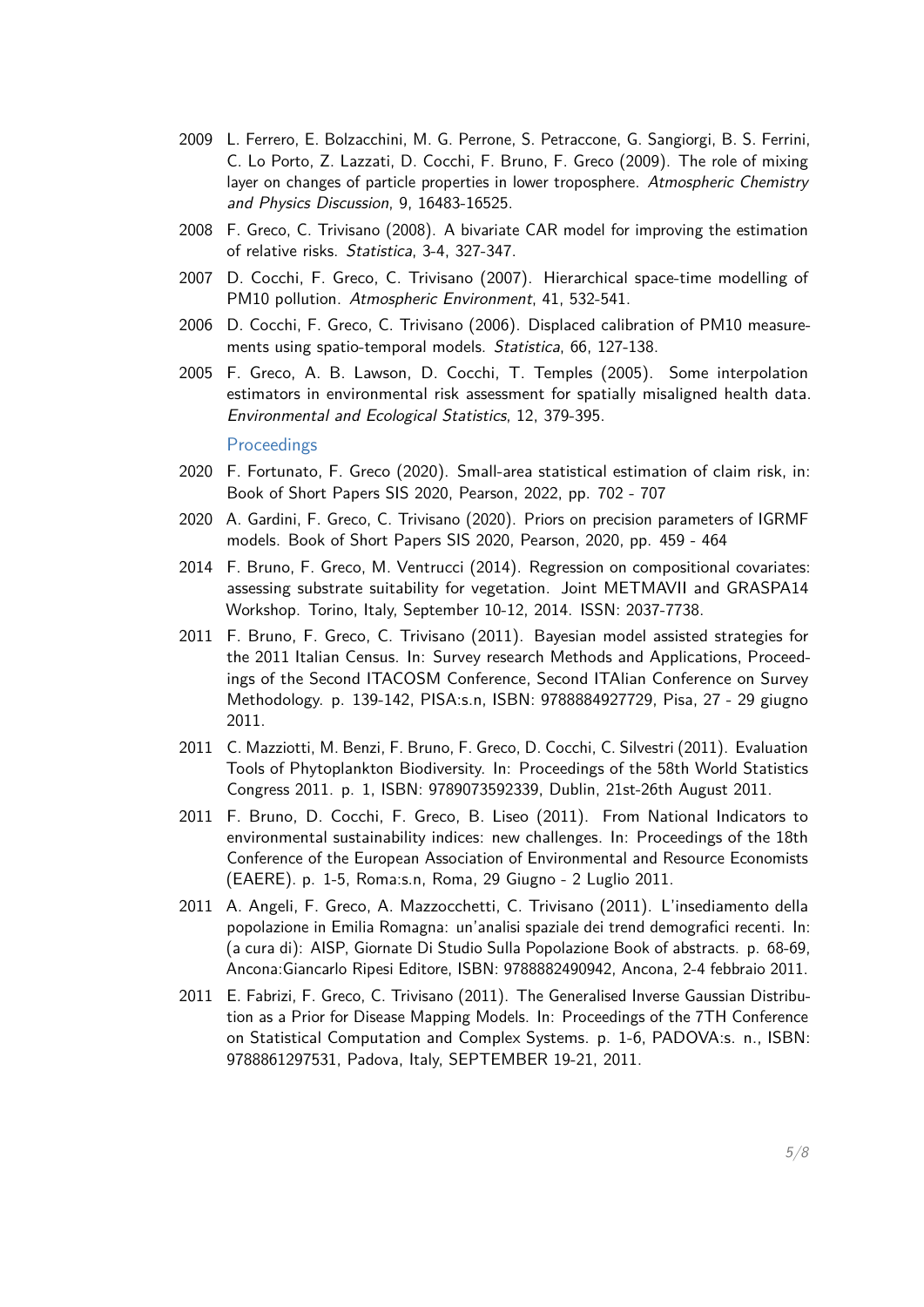- 2010 D. Cocchi, F. Bruno, F. Greco, C. Trivisano (2010). Spatio-temporal modelling of air pollution. In: Proceedings of the 6th Summer School in Computational Biology, Deterministic and Stochastic Modeling in Biology and Medicine . vol. 1, p. 76-85, BRNO:Akademicke Nakladatestvi Cerm, ISBN: 978-80-7204-698-0, Lednice, Czech Republic, 23 - 25 September 2010.
- 2009 F. Greco, D. Cocchi, C. Trivisano (2009). A multivariate CAR model and its applications. In: TIES 2009 – GRASPA 2009, Book of Abstracts. p. 46, BOLOGNA:s.n, Bologna, July 5-9, 2009.
- 2009 F. Bruno, D. Cocchi, F. Greco (2009). Functional cluster analysis for compositional data. In: Proceedings of Classification and Data Analysis 2009, Book of Short Papers. p. 441-444, PADOVA:CLEUP, ISBN: 978-88-6129-406-6, Catania, September 9-11, 2009.
- 2009 L. Ferrero, E. Bolzacchini, M. G. Perrone, B.s. Ferrini, Z. Lazzati, F. Bruno, D. Cocchi, F. Greco, G. Mocnick, D. Cappelletti, L. Barcherini, S. Ortu, B. Moroni (2009). Number size distribution and chemical composition changes along vertical profiles in the Po Valley, implications for aerosol optical properties. In: EAC 2009. p. 1, KARLSRUHE:s.n, Karlsruhe, Germany, 6 – 11 September 2009.
- 2009 D. Cocchi, F. Greco, C. Trivisano (2009). Statistical Approaches to Environmental Spatial Surveillance. In: EURISBIS'09, European Regional Meeting of the International Society for Business and Industrial Statistics, Book of Abstracts. p. 38, CAGLIARI:Tilapia Communications, ISBN: 978-88-89744-13-0, Cagliari, Italy, May 30-June 3, 2009.
- 2008 F. Greco, C. Trivisano (2008). A Bivariate CAR Model for Improving the Estimation of Relative Risks. In: Atti della XLIV Riunione Scientifica della Società Italiana di Statistica. PADOVA:CLEUP, ISBN: 978-88-6129-228-4, Università della Calabria, 25-27 giugno 2008.
- 2008 F.Bruno, F.greco (2008). Clustering compositional data trajectories. In: Daunis-I-Estadella, J. and Martín-Fernández, J.A.. Proceedings of CODAWORK'08, The 3rd Compositional Data Analysis Workshop. p. 1-14, GIRONA:s.n, ISBN: 978-84-8458- 272-4, Girona, Spain, May 27-30 2008.
- 2008 F. Bruno, D. Cocchi, F. Greco (2008). Clustering particulate matter vertical profiles. In: PM2008 3° Convegno Nazionale sul Particolato Atmosferico, la conoscenza per l'informazione e le strategie di intervento, Bari, 6-8 ottobre 2008, Book of Abstracts. p. 252, BARI:sn, Bari, 6-8 ottobre 2008.
- 2008 F. Bruno, D. Cocchi, F. Greco (2008). Modelling particulate matter vertical profiles. In: Program and abstracts, TIES 2008, The 19th annual conference of the International Environmetrics Society. vol. 1, p. 32, KELOWNA:s. n., Kelowna, British Columbia, Canada, 8-13 giugno 2008.
- 2008 F. Bruno, D. Cocchi, F. Greco (2008). Statistical Modelling of particulate matter vertical profiles. In: PM2008 3° Convegno Nazionale sul Particolato Atmosferico, la conoscenza per l'informazione e le strategie di intervento, Bari, 6-8 ottobre 2008, Book of Abstracts. p. 36, BARI:sn, Bari, 6-8 ottobre 2008.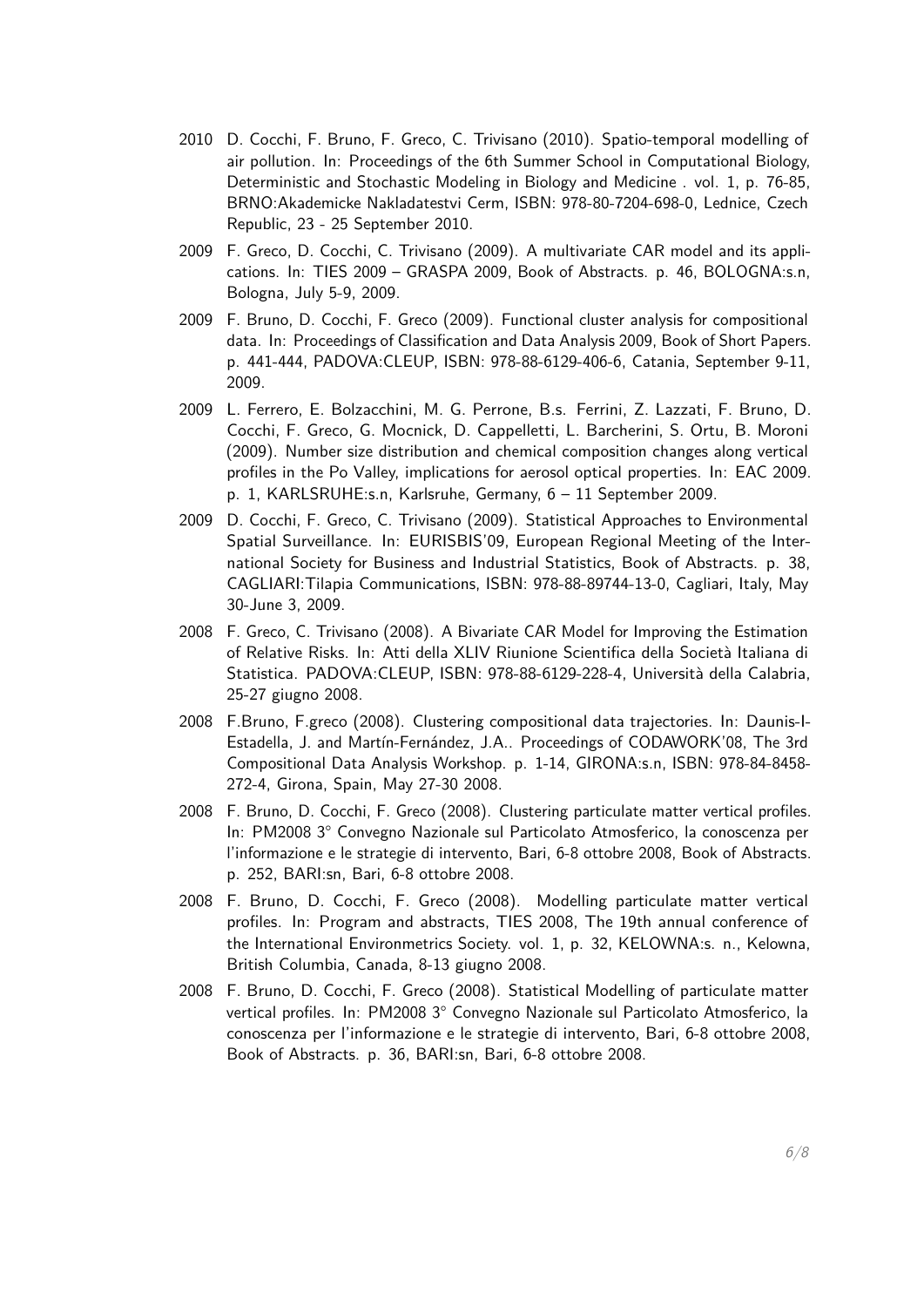- 2008 Bruno F., Greco F. (2008). Clustering compositional data trajectories. In: Atti della XLIV Riunione Scientifica della Società Italiana di Statistica. p. 1-2, PADOVA:CLEUP, ISBN: 9788861292284, Università della Calabria, Campus di Arcavacata di Rende, 25-27 giugno 2008.
- 2007 L. Ferrero, E. Bolzacchini, M. G. Perrone, S. Petraccone, G. Sangiorgi, C. Lo Porto, B.s. Ferrini, Z. Lazzati, A., Riccio, E. Previtali, M. Clemenza, F. Bruno, D. Cocchi, F. Greco (2007). Influence of the Mixing Layer on the concentration and size distribution of Particulate Matter over Milan. In: European Aerosol Conference 2007. p. 1, SALZBURG:s.n, Salzburg, September 9-14 2007.
- 2005 F. Greco, C. Trivisano (2005). Hierarchical space-time modelling of PM10 pollution in the Emilia-Romagna Region. In: Società Italiana Di Statistica. Statistics and Environment, Università di Messina, Settembre 21-23, 2005. p. 43-46, Padova:CLEUP, ISBN: 88-7178-531-2.
- 2005 D. Cocchi, F. Greco, C. Trivisano (2005). Space -time modelling of PM10 as an example of risk assessment. In: International Conference on the Future of Statistical Theory, Practice and Education, December 29, 2004 - January 1, 2005. p. 56-57, Hyderabad, Andra Pradesh:s.n, Hyderabad, Indian School of Busines, December 29, 2004 - January 1, 2005.
- 2004 F. Greco (2004). A hierarchical Bayesian model for relative risk estimation in presence of spatially misaligned data. In: Atti della XLII Riunione Scientifica della SIS. p. 291-294, Padova:CLEUP, ISBN: 8871780345, Bari, 9-11 giugno 2004.

#### Invited talks and seminars

- <span id="page-6-0"></span>2021 A. Gardini, F. Greco. Metodi statistici per la valutazione della convergenza spaziale di indicatori SDGs. 14*<sup>a</sup>* Conferenza Nazionale di Statistica - Invited session. November 30*th* - December 1 *st*, 2021.
- 2019 A. Gardini, F. Greco, C. Trivisano. An R-based widget for Bayesian disease mapping. GRASPA 2019 - Invited session. Pescara, 15-16 Luglio 2019.
- 2016 "On prior specification in latent Gaussian models" (with C. Trivisano), Workshop on Statistical modeling of environmental phenomena: pollution meteorology, health and their interactions, September 7-9 2016, Pescara, Italy.
- 2015 "Non-parametric regression on compositional covariates" (con F. Bruno, M.ventrucci), convegno GRASPA 2015, Bari, 15-16 giugno 2015.
- 2015 "Looking for changepoints in spatio-temporal earthquake data" (with L. Altieri, D. Cocchi, M. Scott, J. Illian), convegno GRASPA 2015, Bari, 15-16 giugno 2015.
- 2013 "Prior Specification for Spatial Ecological Regression Models" (with E. Fabrizi, C. Trivisano), 29-th European Meeting of Statisticians, 20-25 July 2013, Budapest, Hungary.
- 2013 "Model-based institutional profiling" (with M. Marino, C. Trivisano), ITACOSM13, Milano, 26-28 giugno 2013.
- 2013 "Bayesian models for rainfall spatial prediction exploiting gauge and radar data" (in collaborazione con F. Bruno, D. Cocchi, E. Scardovi), Convegno TIES 2013, Anchorage, June 2013.